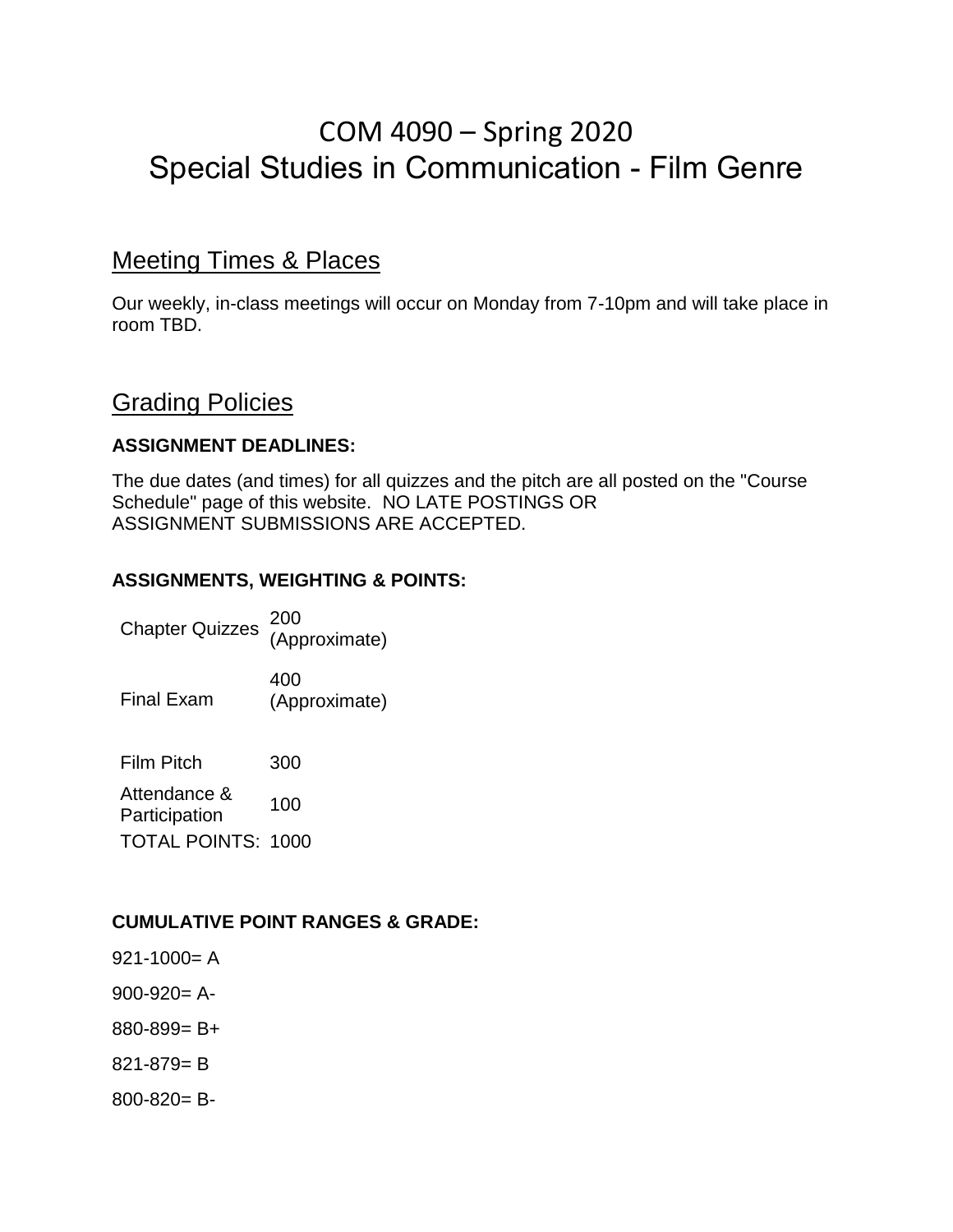780-799= C+  $721 - 779 = C$ 700-720= C-680-699= D+ 621-679= D  $600 - 620 = D -$ 

## Quizzes and Test Information

#### **Quiz Info**

You'll have an online quiz on every chapter in the reading. The quizzes will occur during the first part of each class session. SHARP. Be sure to bring your laptop or smart phone to class with you to take these quizzes. Each quiz will include 15-25 questions per reading, and you'll have up to 20 minutes total for the quiz. The quiz chapters and dates are included on the Modules-Course Schedule page.

#### **Test Info: The Final Exam**

The final exam will be determined by the Professor.

#### **The Pitch**

You will be required to pitch to the class for 3 minutes a pitch of an existing film you have watched or one you create. It will be important for the content to include things you have learned from the class as well being persuasive in your presentation. This is one of the most important skills in the film industry to learn as you will be doing it in all positions throughout the production of a film.

## Grading Policies

#### **ASSIGNMENT DEADLINES:**

The due dates (and times) for all quizzes and the pitch are all posted on the "Course Schedule" page of this website. NO LATE POSTINGS OR ASSIGNMENT SUBMISSIONS ARE ACCEPTED.

#### **ASSIGNMENTS, WEIGHTING & POINTS:**

Chapter Quizzes <sup>200</sup> (Approximate)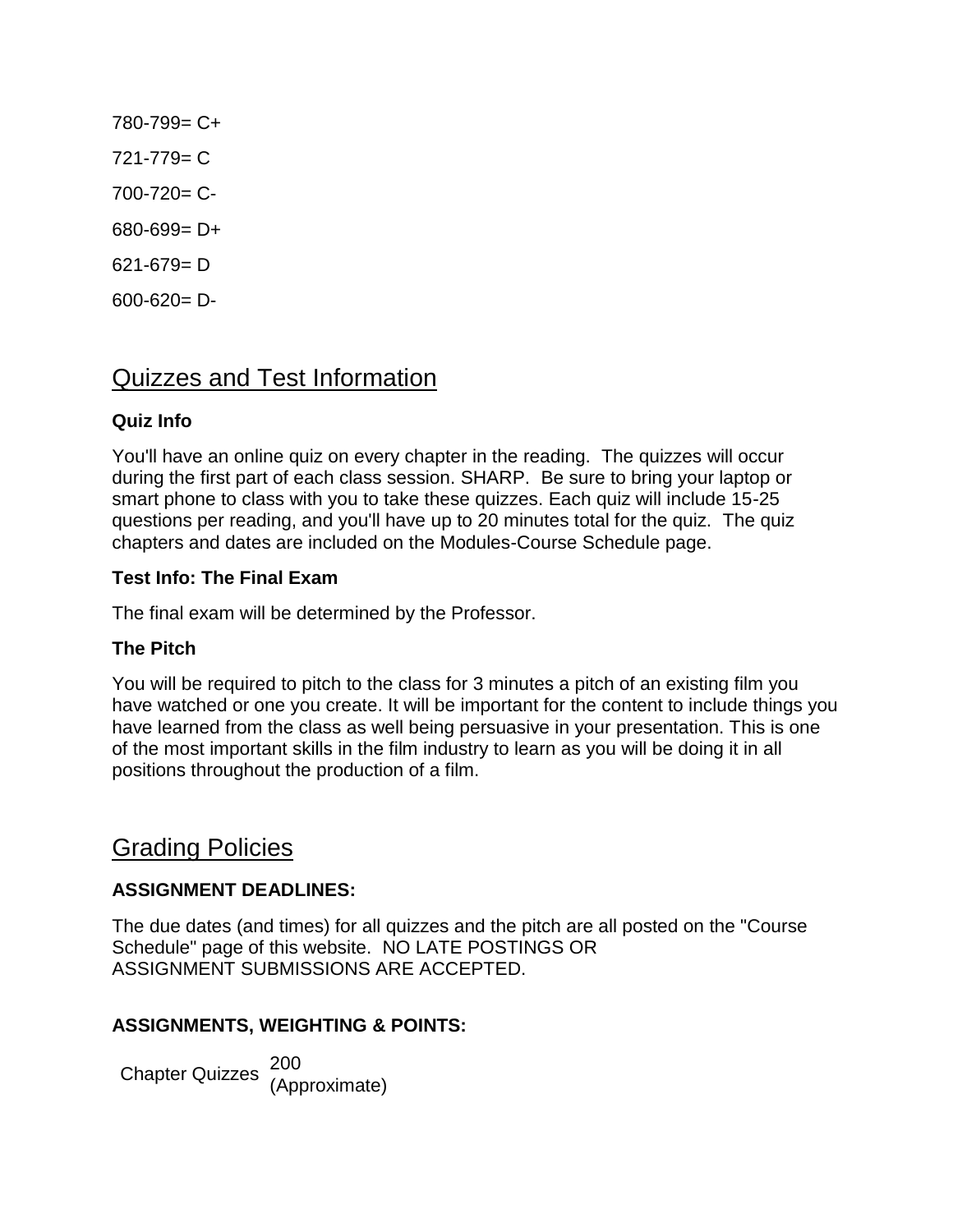| <b>Final Exam</b>             | 400<br>(Approximate) |
|-------------------------------|----------------------|
| <b>Film Pitch</b>             | 300                  |
| Attendance &<br>Participation | 100                  |
| <b>TOTAL POINTS: 1000</b>     |                      |

#### **CUMULATIVE POINT RANGES & GRADE:**

 $921 - 1000 = A$  $900-920=$  A-880-899= B+ 821-879= B 800-820= B-780-799= C+ 721-779= C 700-720= C-680-699= D+ 621-679= D 600-620= D-

## Course Assumptions, Content and Format

The course content and learning objectives derive from the following assumptions:

- 1. The film industry can be understood through the lens of genre;
- 2. The film industry oftentimes has a worldview contrary to Christianity;
- 3. The film industry is a barometer for where the culture is going;

4. The film industry has a high expectation on personal performance and understanding of the craft;

5. The differentiator for a career in the film industry will be your creative voice.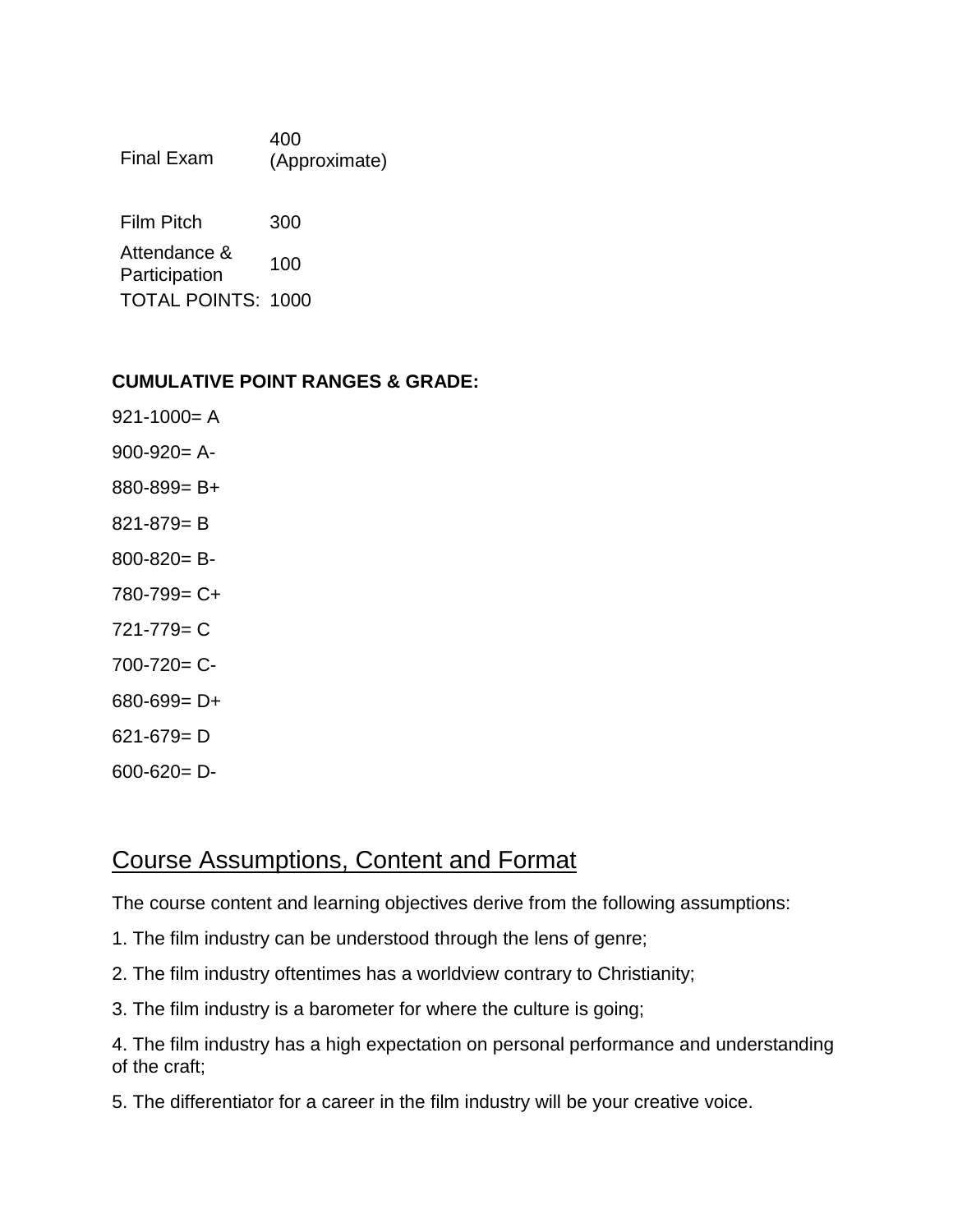#### **Course Format**

1. Textbook readings and discussion of film history, theories, and production techniques;

2. Mini-lectures and screening selected films which reveal the history of the filmmaking industry--including economics, technological innovations, content and production techniques, social influences, and selected films and documentaries, and their roles in shaping the film industry;

3. Introductions to (and screenings of) selected film genres (full screenings or clips), followed by short in-class discussions about the films.

## Course Schedule and Presentations

#### **Session #1: Intro to Class (Jan 13, 2019)**

- Course Overview, Syllabus, Brief Introductions
- Core Functions of Film: Faith and its overlap with Film/Filmmaking
- Film clips of genre over time
- Discuss faith and ethics in the film industry
- My experience and your experience...

Homework: Read Making Movies Ch. 1-2

#### **Session #2: Crime (Jan.27)**

- Quiz: Making Movies Ch. 1-2: Director/Script
- The Crime Genre; Discussion of Next Week Reading
- View and Discuss: Collateral, Directed by Michael Mann 2 hours
- Homework: Making Movies Ch. 3-4

#### **Session #3: Comedy (Feb.3)**

- Quiz: Making Movies Ch. 3-4: Style; Actors
- Genre of Comedy
- View and Discuss: Monty Python and the Holy Grail
- Homework: Making Movies Ch. 5-7

#### **Session #4: Thriller (Feb.10)**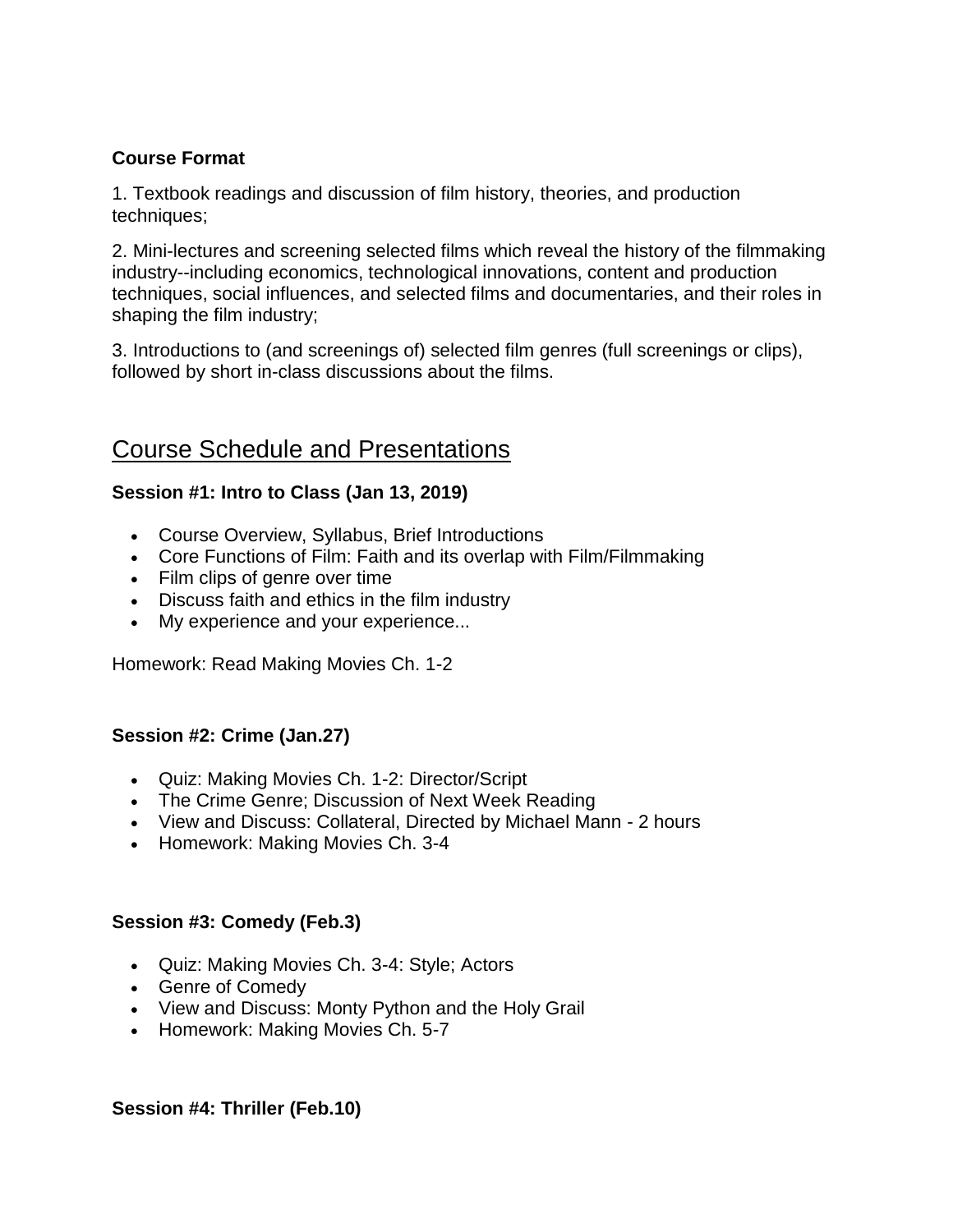- Quiz: Making Movies Ch. 5-7: Camera/Art Direction/Shooting
- Genre of Thriller
- View and Discuss: In the Bedroom
- Homework: Making Movies Ch. 8-9

#### **Session #5: War (Feb.17)**

- Quiz: Making Movies Ch. 8-9: Rushes/Cutting Room
- Discuss: Reading/Next Week
- View and Discuss: Paths of Glory
- Homework: Making Movies Ch. 10-11

#### **Session #6: Romance(Feb.24)**

- Quiz: Making Movies Ch. 10-11: Sound/Music
- View and Discuss: Cinema Paradiso
- Homework: Making Movies Ch. 12-13

#### **Session #7: Documentary (Mar.2)**

- Quiz: Making Movies Ch. 12-13: Answer Print/Studio
- View and Discuss: Special Doc in Progress
- Homework: Make a Doc
- $\bullet$

#### **Session #8: International (Mar.16)**

- Homework: Prepare your Pitch
- View and Discuss: The Stoning of Soraya M

#### **Session #9: Pitch Day (Mar.23)**

- Pitches Made
- Homework: Adventures in the Screen Trade Chapter 1

#### **Session #10: Epic (Mar.30)**

Quiz: Adventures in the Screen Trade Chapter 1: The Powers That Be